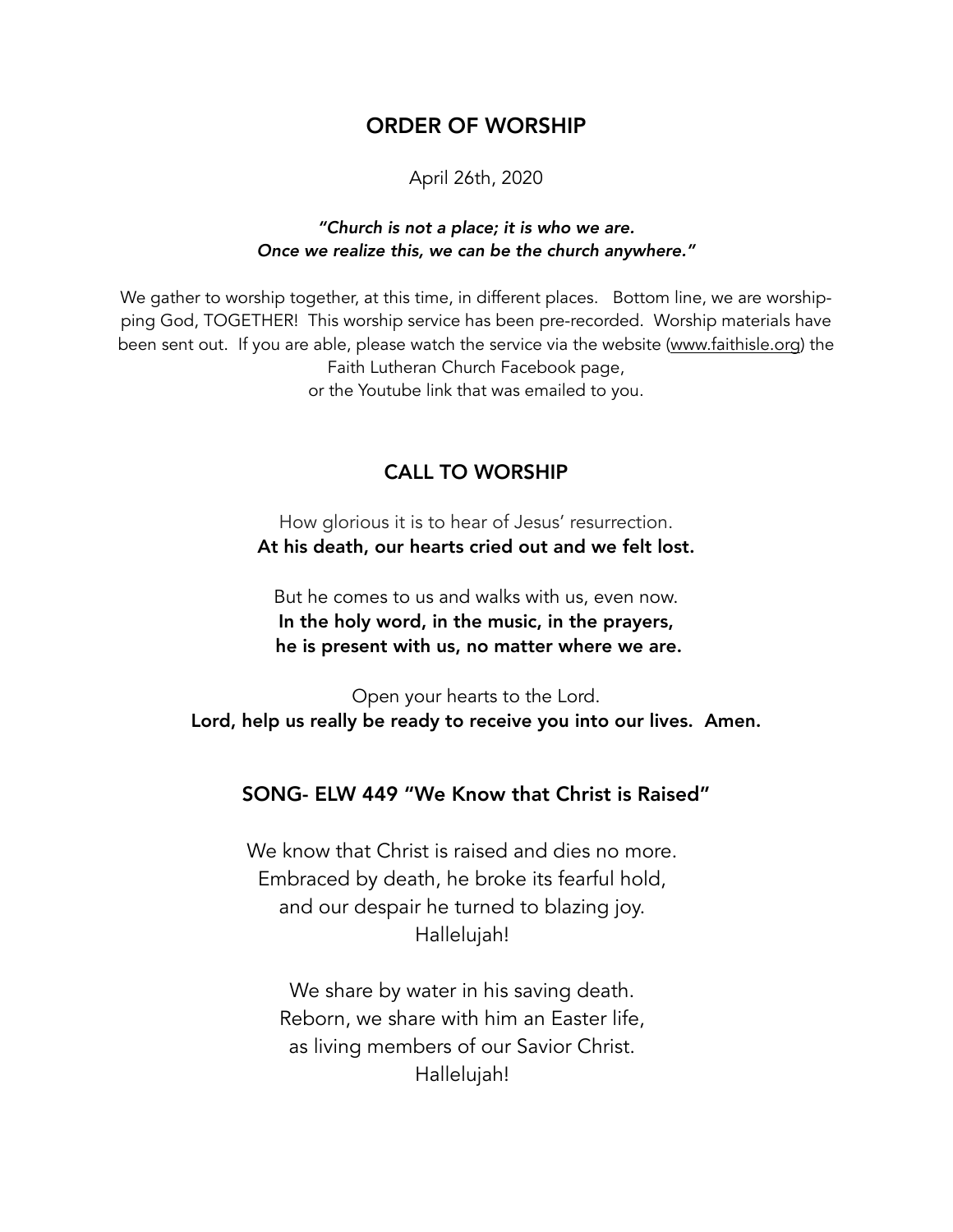The Father's splendor clothes the Son with life. The Spirit's fission shakes the church of God. Baptized, we live with God the Three in One. Hallelujah!

 A new creation comes to life and grows as Christ's new body takes on flesh and blood. The universe restored and whole will sing: Hallelujah!

#### THANKSGIVING FOR BAPTISM

Alleluia! Christ is risen. Christ is risen indeed. Alleluia!

Blessed be the holy Trinity,  $+$  one God, the fountain of living water, the rock who gave us birth, our light and our salvation Amen

Joined to Christ in the waters of baptism, we are raised with him to new life. Let us give thanks for the gift of baptism.

(Water may be poured into the font as the presiding minister gives thanks.) We give you thanks, O God, for in the beginning you created us in your image and planted us in a well-watered garden. In the desert you promised pools of water for the parched, and you gave us water from the rock. When we did not know the way, you sent the Good Shepherd to lead us to still waters. At the cross, you watered us from Jesus' wounded side, and on this day, you shower us again with the water of life.

We praise you for your salvation through water, for the water in this font, and for all water everywhere. Bathe us in your forgiveness, grace, and love. Satisfy the thirsty, and give us the life only you can give.

> To you be given honor and praise through Jesus Christ our Lord in the unity of the Holy Spirit, now and forever.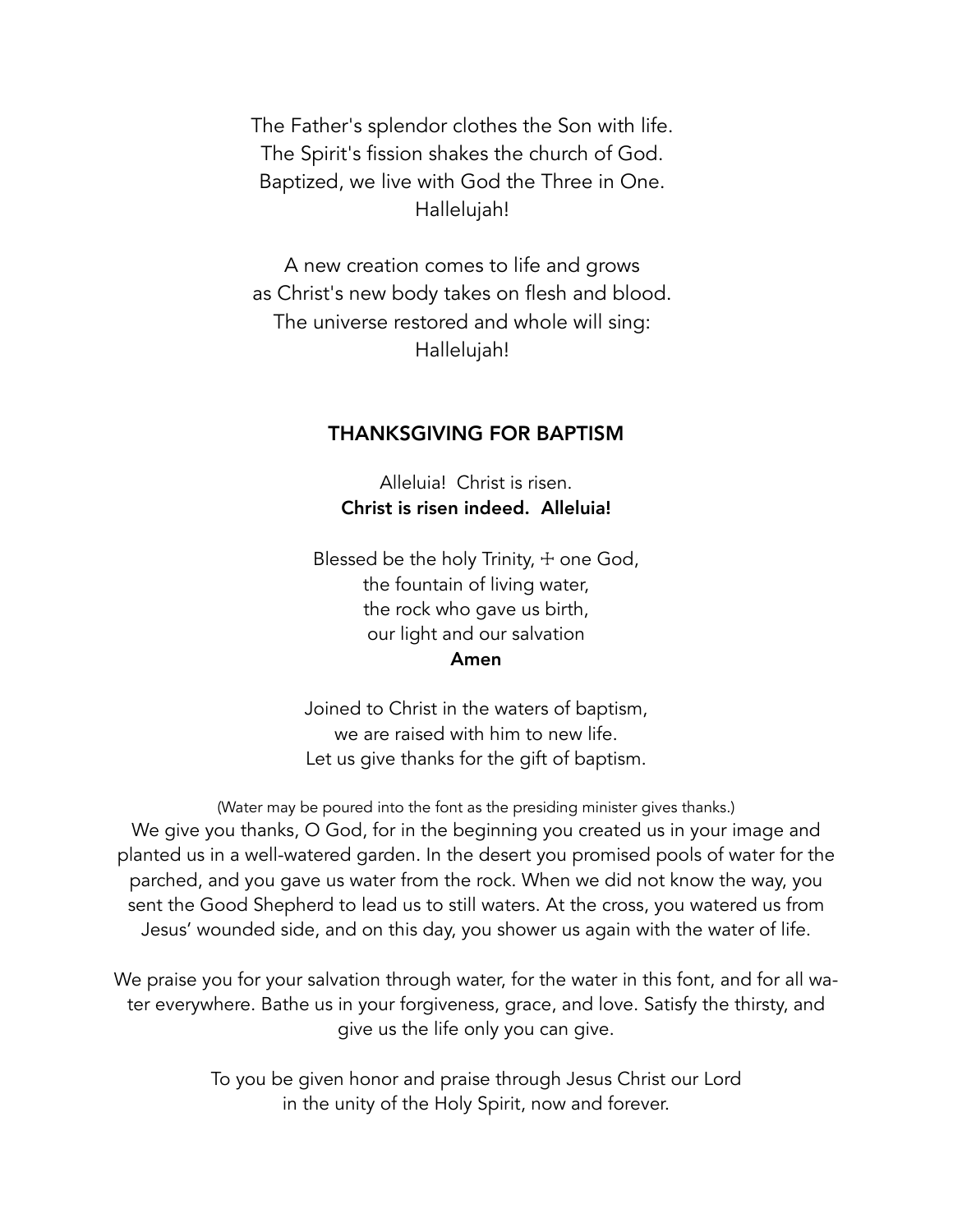Amen.

# PRAYER OF THE DAY

Loving God, come and speak to our hearts today. May we, like those on the Emmaus Road, find your words burning with hope in our lives. Strengthen us and give us courage for the journey ahead. We pray in Jesus' name. Amen.

# **SCRIPTURE**

First Reading: Acts 2:14a, 36-41

14aPeter, standing with the eleven, raised his voice and addressed [the crowd], 36"Therefore let the entire house of Israel know with certainty that God has made him both Lord and Messiah, this Jesus whom you crucified."

<sup>37</sup>Now when they heard this, they were cut to the heart and said to Peter and to the other apostles, "Brothers, what should we do?" 38Peter said to them, "Repent, and be baptized every one of you in the name of Jesus Christ so that your sins may be forgiven; and you will receive the gift of the Holy Spirit. 39For the promise is for you, for your children, and for all who are far away, everyone whom the Lord our God calls to him." 40And he testified with many other arguments and exhorted them, saying, "Save yourselves from this corrupt generation." 41So those who welcomed his message were baptized, and that day about three thousand persons were added.

Word of God, Word of Life. Thanks be to God

Second Reading: 1 Peter 1:17-23

<sup>17</sup>If you invoke as Father the one who judges all people impartially according to their deeds, live in reverent fear during the time of your exile. 18You know that you were ransomed from the futile ways inherited from your ancestors, not with perishable things like silver or gold, <sup>19</sup>but with the precious blood of Christ, like that of a lamb without defect or blemish. 20He was destined before the foundation of the world, but was re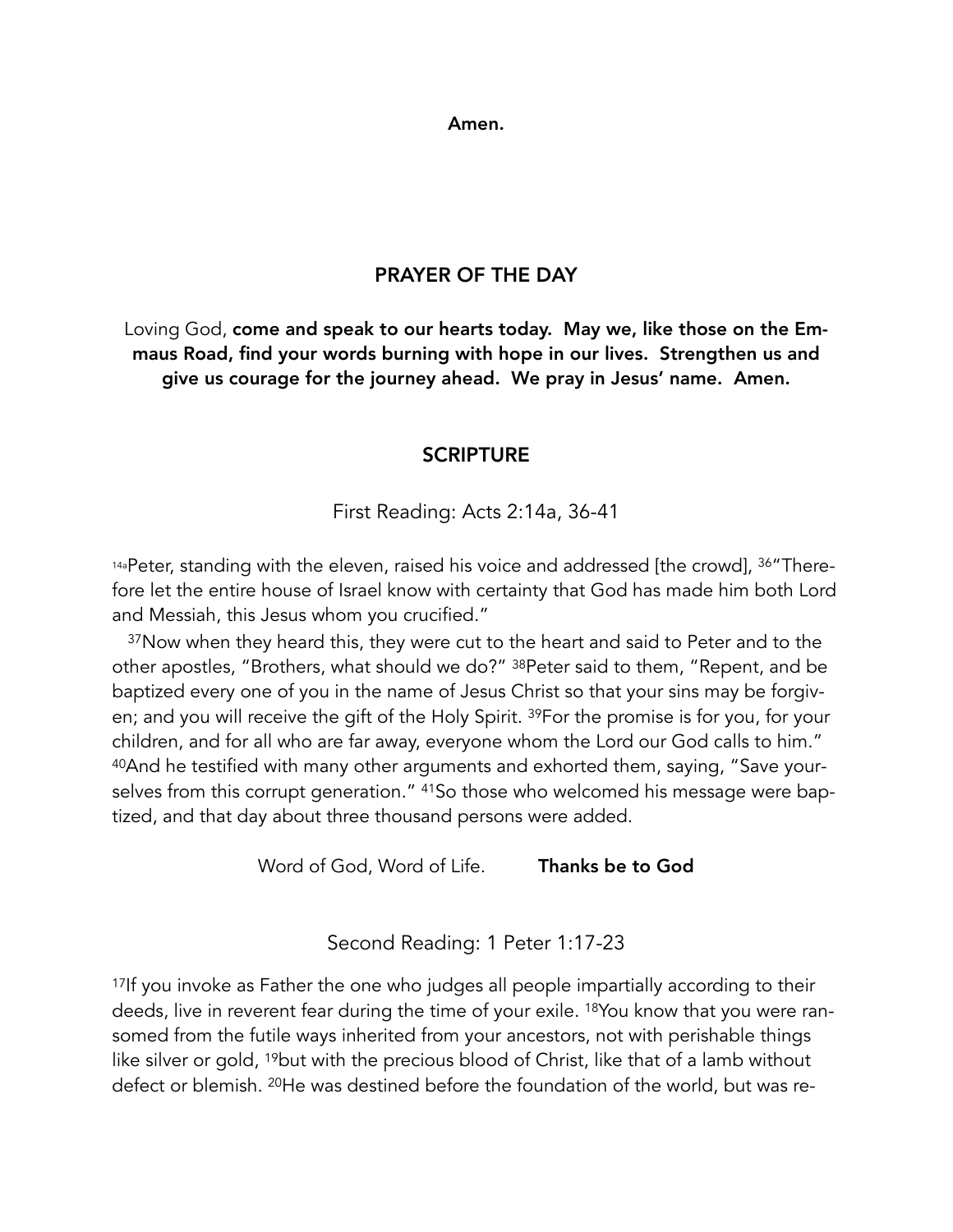vealed at the end of the ages for your sake. 21Through him you have come to trust in God, who raised him from the dead and gave him glory, so that your faith and hope are set on God.

<sup>22</sup>Now that you have purified your souls by your obedience to the truth so that you have genuine mutual love, love one another deeply from the heart. <sup>23</sup>You have been born anew, not of perishable but of imperishable seed, through the living and enduring word of God.

Word of God, Word of Life. Thanks be to God

Gospel: Luke 24:13-35

13Now on that same day [when Jesus had appeared to Mary Magdalene,] two [disciples] were going to a village called Emmaus, about seven miles from Jerusalem, 14and talking with each other about all these things that had happened. 15While they were talking and discussing, Jesus himself came near and went with them, <sup>16</sup>but their eyes were kept from recognizing him. 17And he said to them, "What are you discussing with each other while you walk along?" They stood still, looking sad. 18Then one of them, whose name was Cleopas, answered him, "Are you the only stranger in Jerusalem who does not know the things that have taken place there in these days?" 19He asked them, "What things?" They replied, "The things about Jesus of Nazareth, who was a prophet mighty in deed and word before God and all the people, <sub>20</sub>and how our chief priests and leaders handed him over to be condemned to death and crucified him. 21But we had hoped that he was the one to redeem Israel. Yes, and besides all this, it is now the third day since these things took place. 22Moreover, some women of our group astounded us. They were at the tomb early this morning, <sup>23</sup>and when they did not find his body there, they came back and told us that they had indeed seen a vision of angels who said that he was alive. <sup>24</sup>Some of those who were with us went to the tomb and found it just as the women had said; but they did not see him." <sup>25</sup>Then he said to them, "Oh, how foolish you are, and how slow of heart to believe all that the prophets have declared! 26Was it not necessary that the Messiah should suffer these things and then enter into his glory?" 27Then beginning with Moses and all the prophets, he interpreted to them the things about himself in all the scriptures.

28As they came near the village to which they were going, he walked ahead as if he were going on. <sup>29</sup>But they urged him strongly, saying, "Stay with us, because it is almost evening and the day is now nearly over." So he went in to stay with them. 30When he was at the table with them, he took bread, blessed and broke it, and gave it to them. 31Then their eyes were opened, and they recognized him; and he vanished from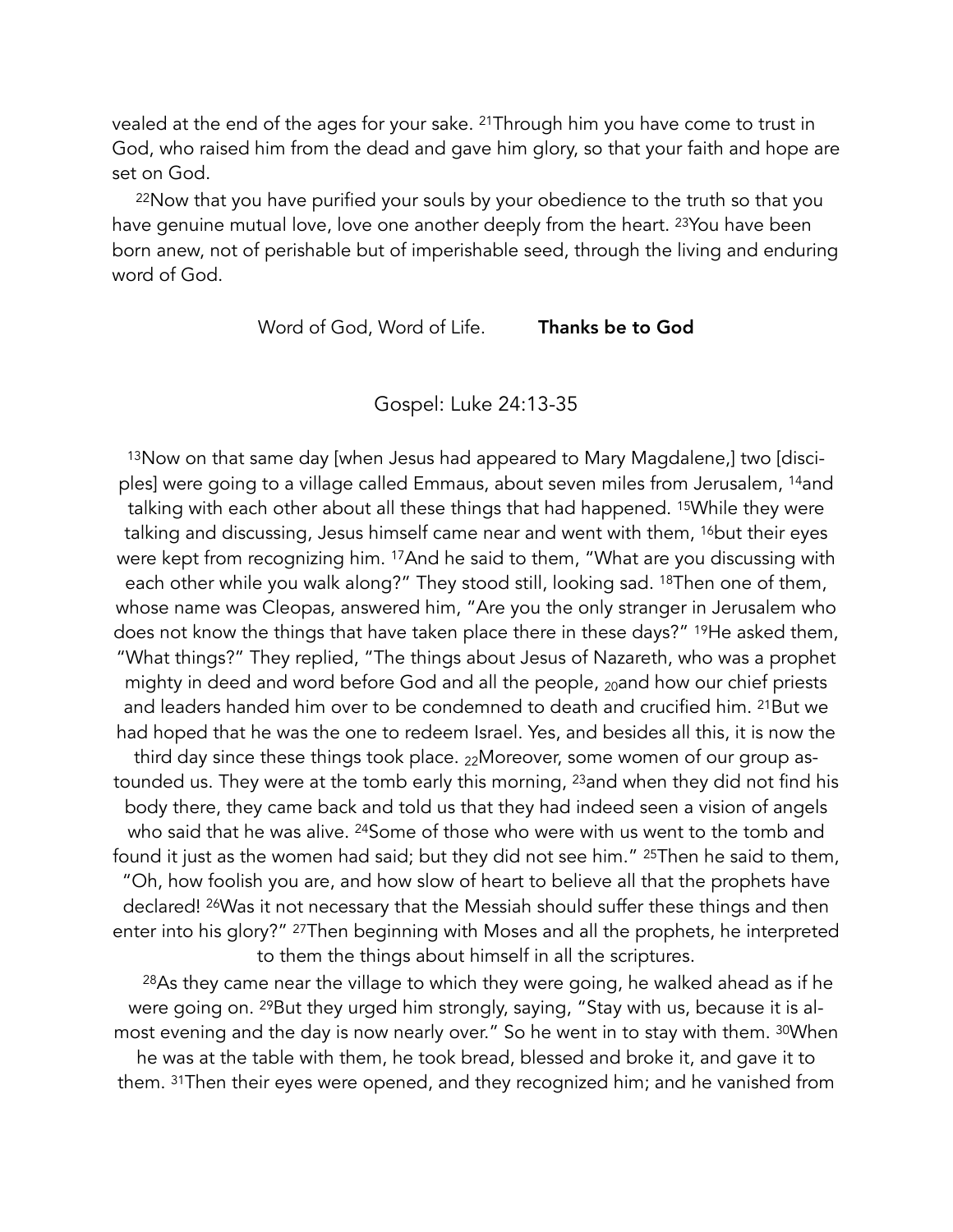their sight. 32They said to each other, "Were not our hearts burning within us while he was talking to us on the road, while he was opening the scriptures to us?" 33That same hour they got up and returned to Jerusalem; and they found the eleven and their companions gathered together. 34They were saying, "The Lord has risen indeed, and he has appeared to Simon!" 35Then they told what had happened on the road, and how he had been made known to them in the breaking of the bread.

#### MESSAGE

# SONG- ELW 451 "We Are Baptized in Christ Jesus"

We are baptized in Christ Jesus, we are baptized in his death; that as Christ is raised victorious, we might live a brand new life. And if we have been united in a dreadful death like his, we will all be reunited, for he lives.

 In the water and the witness, in the breaking of the bread, in the waiting arms of Jesus who is risen from the dead, God has made a new beginning from the ashes of our past; in the losing and the winning we hold fast.

 Glory be to God the Father, glory be to Christ the Son, glory to the Holy Spirit, ever three and ever one; as it was in the beginning, glory now resounds again in a song that has no ending. Amen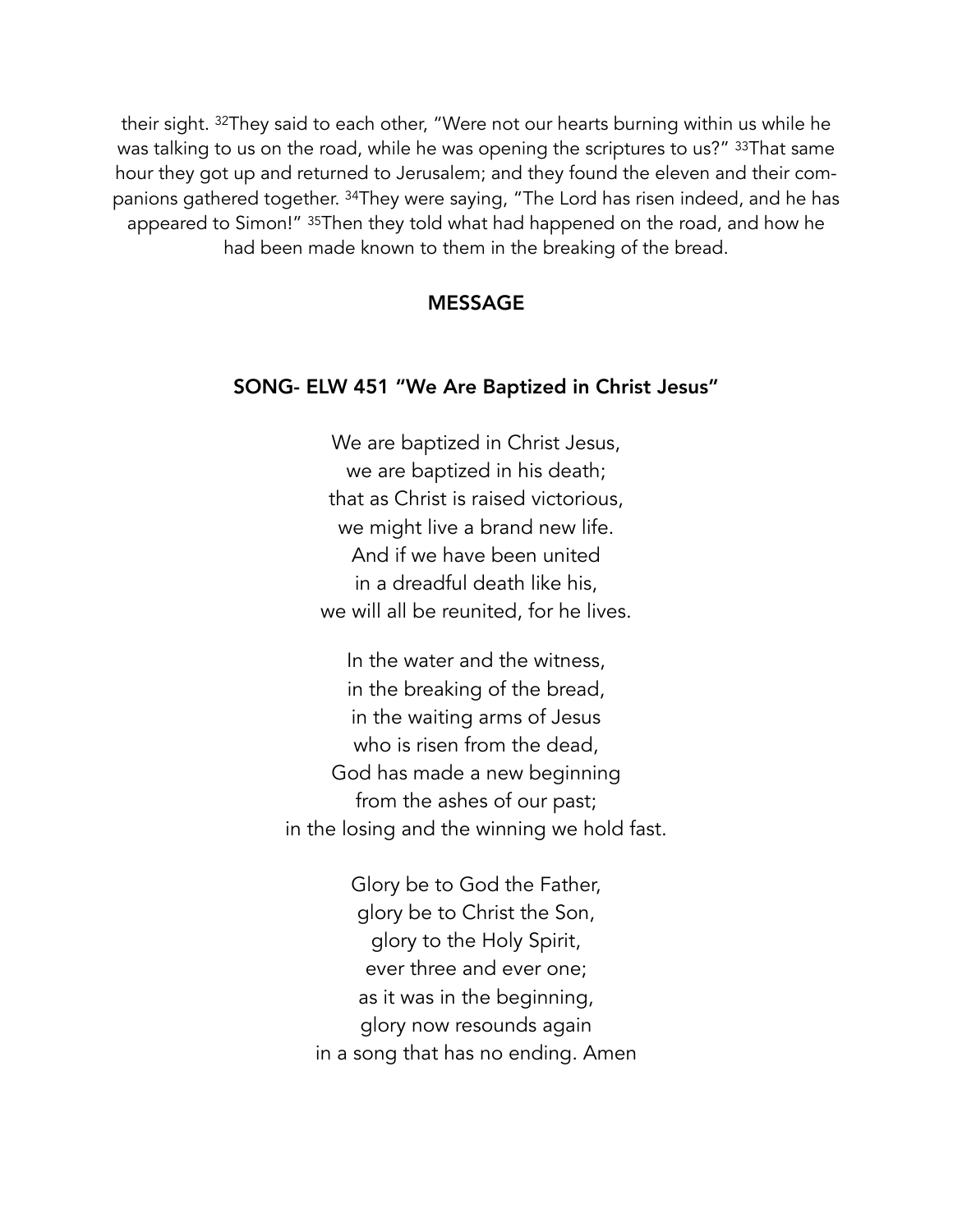# THE APOSTLES CREED

I believe in God, the Father almighty, creator of heaven and earth.

I believe in Jesus Christ, God's only Son, our Lord, who was conceived by the Holy Spirit, born of the virgin Mary, suffered under Pontius Pilate, was crucified, died, and was buried; he descended to the dead. On the third day he rose again; he ascended into heaven, he is seated at the right hand of the Father, and he will come to judge the living and the dead.

> I believe in the Holy Spirit, the holy catholic church, the communion of saints, the forgiveness of sins, the resurrection of the body, and the life everlasting. Amen.

## PRAYERS OF THE CHURCH

Uplifted by the promised hope of healing and resurrection, we join the people of God in all times and places in praying for the church, the world, and all who are in need.

For those whose hearts are fervent with love for your gospel, that they are empowered to tell the story of your love in their lives and to show hospitality in response to this love. Lord, in your mercy, hear our prayer.

For the diverse natural world: for jungles, prairies, forests, valleys, mountains, and for all the wild and endangered animals who call these spaces home, that they are nurtured and protected. Lord, in your mercy, hear our prayer.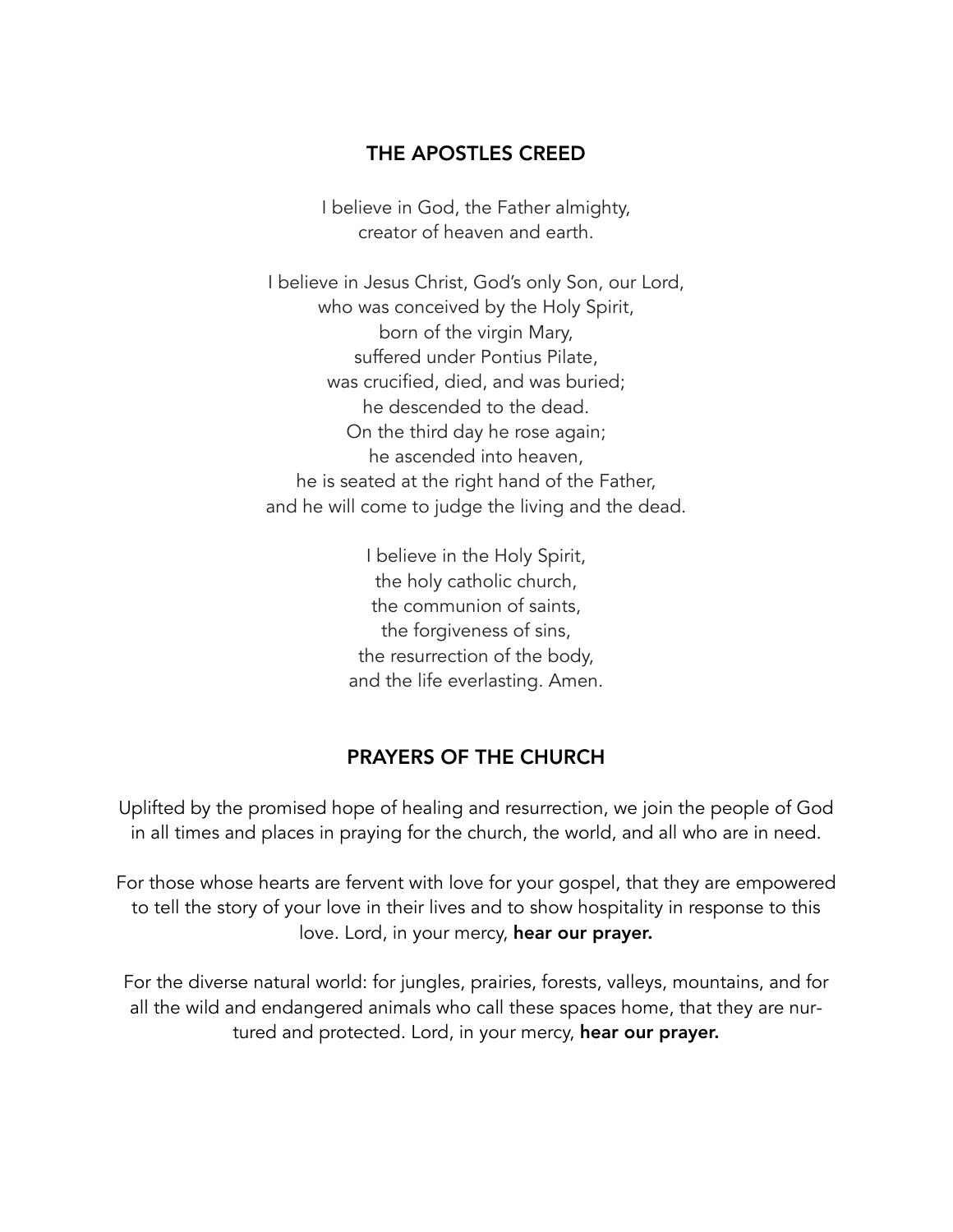For broken systems we have inherited and that we continue to perpetuate, forgive us. Restrain the nations from fighting over limited resources. Redeem us from the cycles of scarcity and violence. Lord, in your mercy, hear our prayer.

For all who call upon your healing name, give rest. Stay with us, and walk with all those who are hungry, friendless, despairing, and desiring healing in body and spirit, especially those we name in our hearts. Lord, in your mercy, hear our prayer.

God of community, we give thanks for our congregations. Give us passion to embrace your mission and the vision to recognize where you are leading us, even as we social distance from each other. Teach us how to live more faithfully, trusting in your presence no matter where we are. Lord, in your mercy, hear our prayer.

Create in our hearts a yearning to rest in your promise of eternal and resurrected life. Give us thankful hearts for those who have died, even as we look forward to the hope of new life with you. Lord, in your mercy, hear our prayer.

With bold confidence in your love, almighty God, we place all for whom we pray into your eternal care; through Christ our Lord. Amen.

# **PEACE**

# The peace of Christ be with you always. And also with you.

# THANKSGIVING AT THE TABLE

Holy, living, and loving God, we praise you for creating the heavens and the earth. We bless you for bringing Noah and his family through the waters of the flood, for freeing your people Israel from the bonds of slavery, and for sending your Son to be our Redeemer. We give you thanks for Jesus who, living among us, healed the sick, fed the hungry, and with a love stronger than death,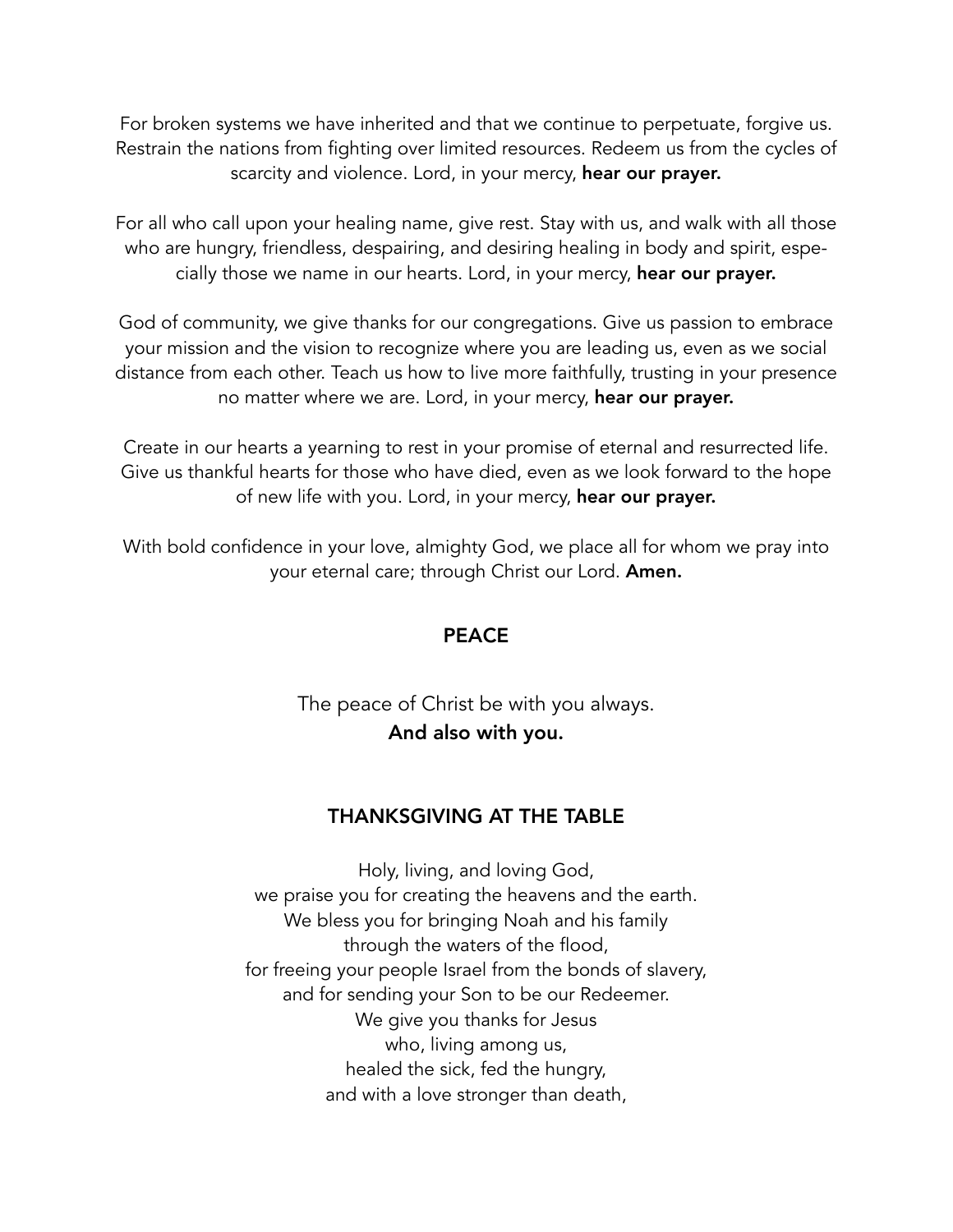gave his life for others. In the night in which he was betrayed, our Lord Jesus took bread, and gave thanks; broke it, and gave it to his disciples, saying: Take and eat; this is my body, given for you. Do this for the remembrance of me. Again, after supper, he took the cup, gave thanks, and gave it for all to drink, saying: This cup is the new covenant in my blood, shed for you and for all people for the forgiveness of sin. Do this for the remembrance of me. Remembering, therefore, his life-giving death and glorious resurrection, we await your promised life for all this dying world. Breathe your Spirit on us and on this bread and cup: carry us in your arms from death to life, that we may live as your chosen ones, clothed in the righteousness of Christ. Through him all glory and honor is yours, Almighty Father, with the Holy Spirit, in your holy Church, both now and forever.

#### Amen

#### THE LORD'S PRAYER

Our Father, who art in heaven, hallowed be thy name, thy kingdom come, thy will be done, on earth as it is in heaven. Give us this day our daily bread; and forgive us our trespasses, as we forgive those who trespass against us; and lead us not into temptation, but deliver us from evil. For thine is the kingdom, and the power, and the glory, forever and ever. Amen.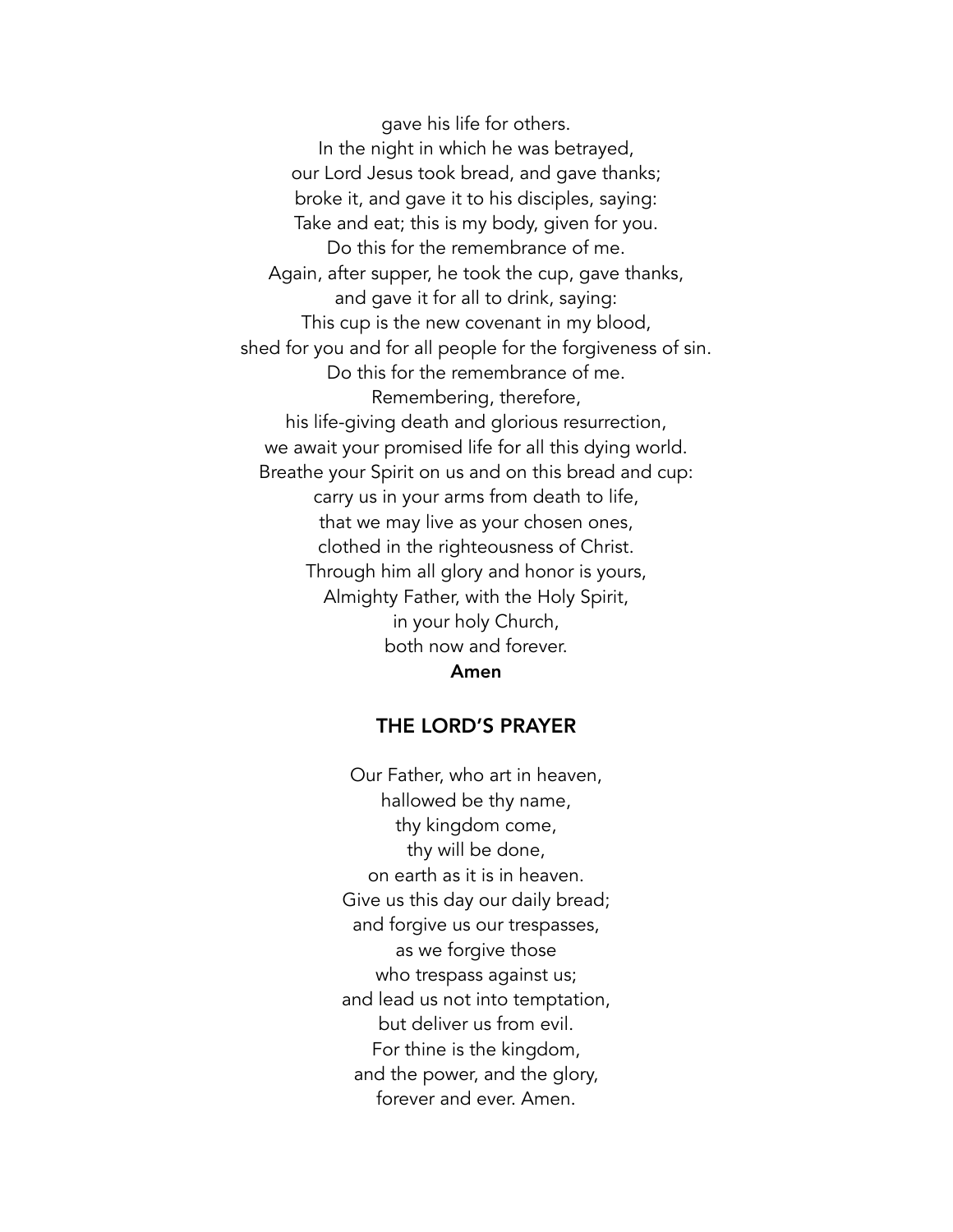# INVITATION TO COMMUNION

Come to the banquet. Behold the risen Christ!

Y*ou may now partake of the bread and wine in your own home. Speak the words "The body of Christ, given for you" and "The blood of Christ, shed for you." You may then respond "Amen."* 

## PRAYER AFTER COMMUNION

Let us pray.

Life-giving God, in the mystery of Christ's resurrection you send light to conquer darkness, water to give new life, and the bread of life to nourish your people. Send us forth as witnesses to your Son's resurrection, that we may show your glory to all the world, through Jesus Christ, our risen Lord.

Amen.

# BLESSING

In great mercy, God has given us a new birth into a living hope, for it is the risen Christ who stands in our midst and says, "Peace be with you!" We go forth to walk the path of new life and living hope. And may the peace of the risen Christ be with us! Amen.

## SONG- ELW 389 "Christ is Alive! Let Christians Sing" vs 1,3, and 5

Christ is alive! Let Christians sing. The cross stands empty to the sky. Let streets and homes with praises ring. Love, drowned in death, shall never die.

In ev'ry insult, rift, and war,